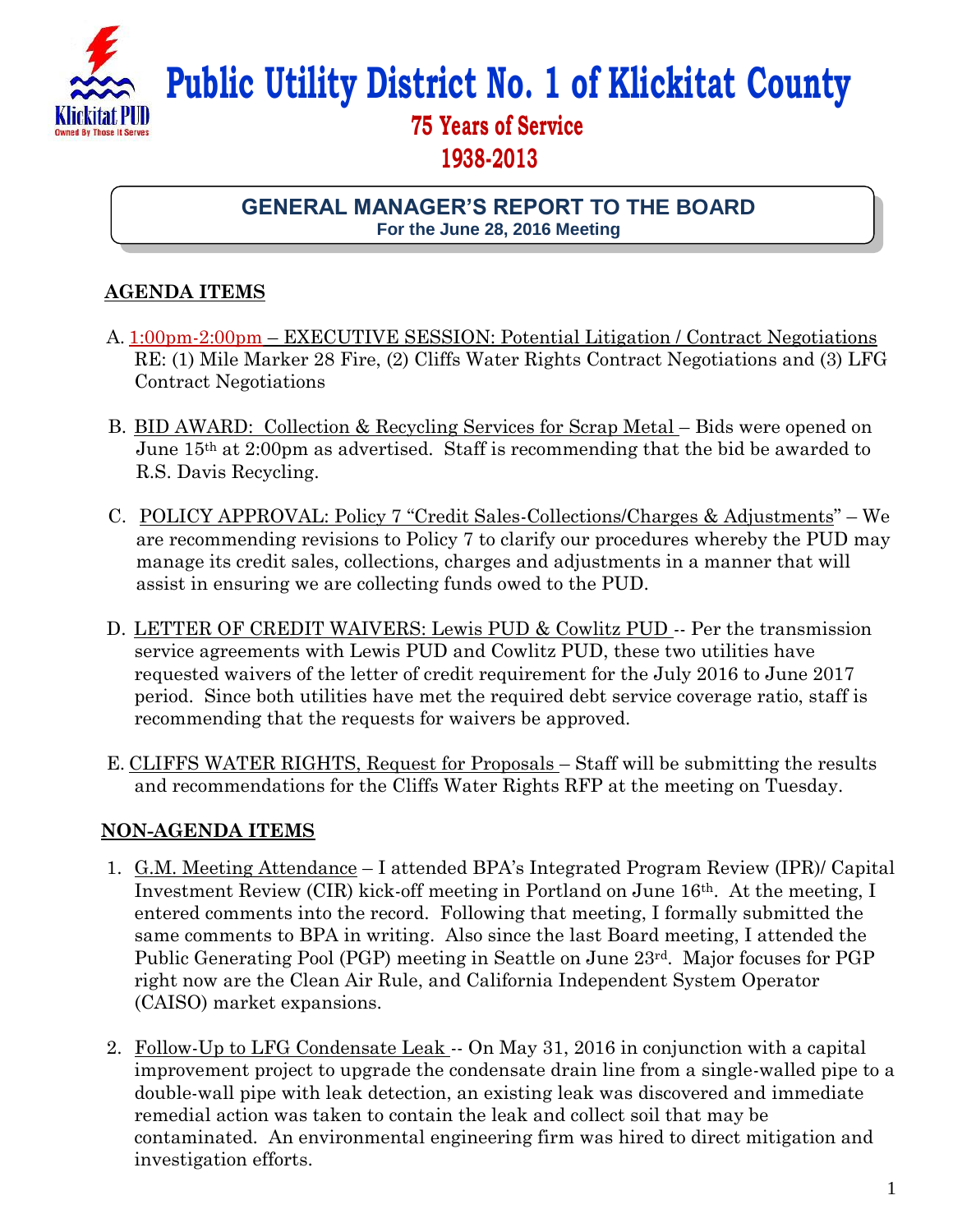The environmental firm, WHF Inc., has reported to staff that all lab samples including the soil removed from the leak area do not contain any constituents at a high enough concentration to necessitate further remediation. KPUD is awaiting the final report from WHF Inc.

 Additionally, staff has obtained a legal opinion from Short, Cressman & Burgess regarding the liability of the contractor that installed the faulty pipeline. In short, KPUD released much of the liability to the contractor as part of a settlement agreement, however, if it is shown at some point that the environment or a third party has been injured as a result of their work, the contractor may be held responsible for the environmental damage. Considering the damage thus far has been limited to stopping the leak, removing suspected contaminated soil and an investigation, staff does not recommend taking action against the contractor."

3. CGS Participants Review Board Elects Members, Officers – As reported in the May 27 issue of "Clearing Up" Columbia Generating Station stakeholders, representing 92 utilities in six states, elected members and officers to the nuclear power-plant's Participants Review Board during their May 18 public meeting in Tulalip, Washington.

 The Board reviews nuclear construction and CGS annual budgets, fuel-management plans, plans for refinancing and purchases above \$500,000.

 The nine-member board is structured with three tiers of members who serve for one, two, and three-year terms, respectively.

 Elected to three-year terms were Garry Rosman (Inland Power and Light), Paul Rogers (Kittitas County PUD), and Clay Smith (Northern Wasco County PUD).

Serving two-year terms will be **Ray Mosbrucker (Klickitat PUD)**, Karl Denison

(Mason County PUD No. 1), and Susan Thraen (Missoula Electric Cooperative). Rounding out the board with one-year terms are Mark Platt (Benton REA), Stu

Nelson (Franklin PUD), and Steve Houston (Okanogan County PUD).

Elected as officers were **Ray Mosbrucker (chair)**, Garry Rosman (vice-chair), and Stu Nelson (secretary). Officers serve one-year terms.

 Mosbrucker has previously served as board vice-chair and secretary, and has been a member since 2007. He is also currently president of the Klickitat PUD's Board of Commissioners.

4. Washington State Clean Air Rule (CAR) Status – PGP and Washington Public Utility District Association (WPUDA) have been working with stakeholders, the Department of Ecology and the Governor's office to provide input to try and help Ecology arrive at a balanced rule that includes all sectors, not just the electric utility sector, to achieve reasonable goals for carbon emissions effectively.

I shared the proposed CAR's goals for the electric sector in previous meetings. The revised draft of the CAR just released does address a major issue put forward by PGP and WPUDA. There is now a stated intent that once the Federal Clean Power Plan (CPP) is released, the electric industry targets will fall under that plan. The intent there is that the CPP intends to have a regional marketplace. That means that our industry, our rate payers and the State may benefit from value created by our low carbon resources in the State of Washington. Attached is a summary of the revised CAR overview and key questions from the PGP Carbon Management Workgroup.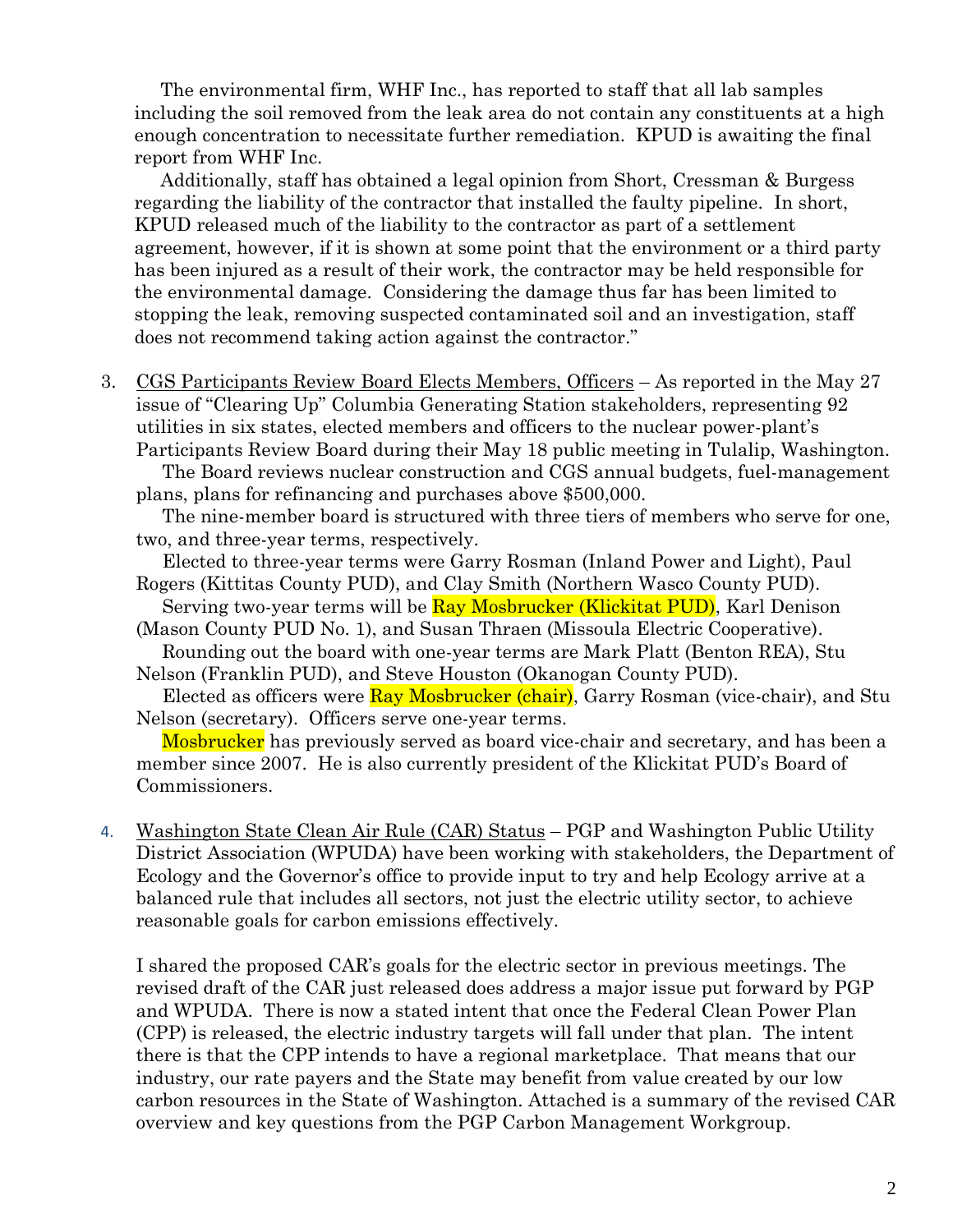We are still working on reasonable treatment for the emissions from our HW Hill generation facility. Also attached is PGP's draft CAR recommended response to Ecology. You will note the recommendation that LFG be treated under EPA rules for biogenic emissions. This would mean that there are no carbon emissions from our generation facility. Therese Hampton, PGP Executive Director, spoke with Chris Davis regarding our facility and he said he knows about the good work we are doing, so we will be using that as the starting point to follow up with the Governor's office staff.

We are also working with Dave Warren on the legal implications from Ecology's determination that we are covered as an emitter. In the application of the EPA biogenic framework, there is an assumption that we are viewed as an emitter, but the biogenic framework means our calculated emissions are zero. The EPA idea is that carbon is carbon and rather than exempting specific entities, science is used to determine the real impacts on the environment. I know, this makes sense. Dave's position is that under State law, we should not be an emitter at all and may be eligible for emission reduction units. I am thinking there is a parallel path here with the PGP work, and we are developing the strategy to address this issue. If we produced RNG, their issues are mute for us specifically, as the emissions responsibility would transfer to the end user.

5. Distributed Generation news – I am attaching two interesting articles regarding Elon Musk, his business model and his Tesla Power Wall, which is a 3.5kW wall mounted, modular battery storage system. They make for thought provoking reading as we look forward to how our industry is changing and how we might position ourselves for what our business becomes in the coming years. The first is from Energy GPS and the second is from Gary Ackerman. I think Gary's whole article is very good reading, but the section regarding the power wall is on the bottom of page four and on into page five.

The implications we are watching is whether the "solar wall," Tesla's home storage battery system, takes off and offers an alternative to using our system as the storage device via our net metering programs. If in the future the storage device is the utility, then we are in a poles, wires and "power management" business for our customers. If the storage device is the customer via these types of technologies (distributed storage), then we might expect to see "some" of our customers leaving as they can do it all themselves and we are faced with large stranded cost implications. That would be a situation that would affect all utilities, but might affect us worse as we have an expensive service territory to maintain. This is what will drive whether a rate redesign is called for, by that I mean the infrastructure / power rate structure we have been discussing in some of our Board meetings, and when / if it may be an issue at all.

These articles would suggest that with current incentive programs, there are few distributed storage batteries being installed, and the utilities are providing the service. Solar City is also apparently not selling as many arrays as they planned to if they are downsizing and not doing so well. I think we all have thought about the impacts on distributed generation are going to be if incentives disappear.